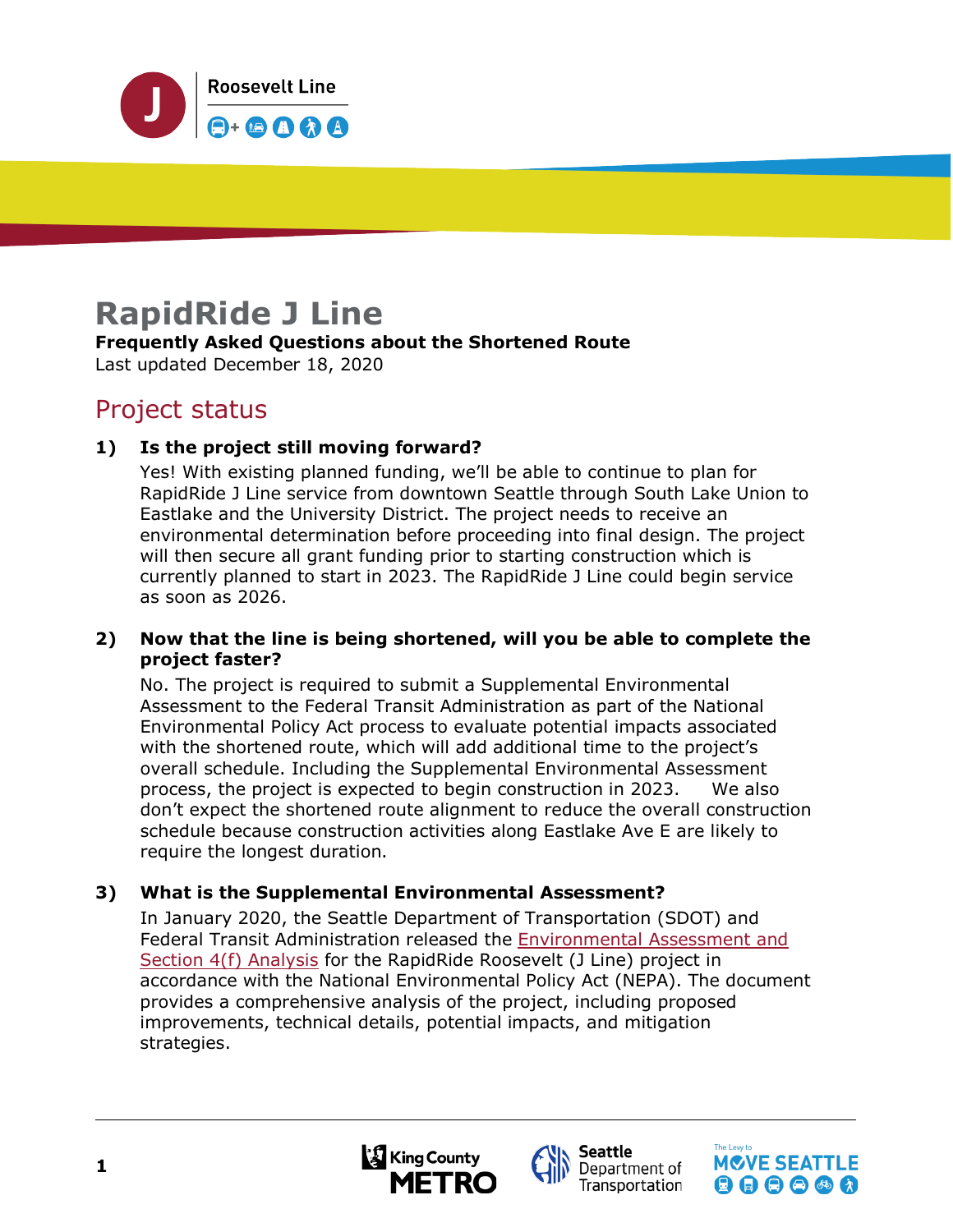

Before we advance into final design, as noted above, the project is required to submit a Supplemental Environmental Assessment to the Federal Transit Administration to analyze any new impacts from the shortened route, north of the University Bridge. The Supplemental Environmental Assessment will include a formal public comment period in 2021. The Federal Transit Administration will then make an environmental determination based on both the original assessment and the Supplemental Environmental Assessment. The nearly 400 comments we received on the original Environmental Assessment will be addressed when the environmental determination is issued.

With the Supplemental Environmental Assessment process, construction for the project is now expected to start in 2023.

#### **4) Will the modified RapidRide J Line still maintain RapidRide levels of service?**

Yes. The modified route will still meet [RapidRide levels of service.](https://kingcounty.gov/depts/transportation/metro/travel-options/bus/rapidride.aspx)

The Supplemental Environmental Assessment will evaluate the shortened alignment's specific impacts on service, including travel time and frequency. Some stations near the U District Link Station may include a modified RapidRide station design due to space constrains and rider needs. For example, the final northbound station will not include a shelter because riders are only dropped off there, so people aren't waiting for a bus at this location.

#### **5) Will the project name be changed from RapidRide Roosevelt to something else?**

When service starts, the route will be called the RapidRide J Line, so we've started to use RapidRide J Line to describe the construction project as well. To support that transition, we've used a combined name for the past year: RapidRide Roosevelt Project (RapidRide J Line). The ongoing Environmental Assessment refers to the project as the RapidRide Roosevelt project. To avoid confusion, we'll continue to use both names until we receive an environmental determination.

# Shortened route in the U District and Roosevelt neighborhoods



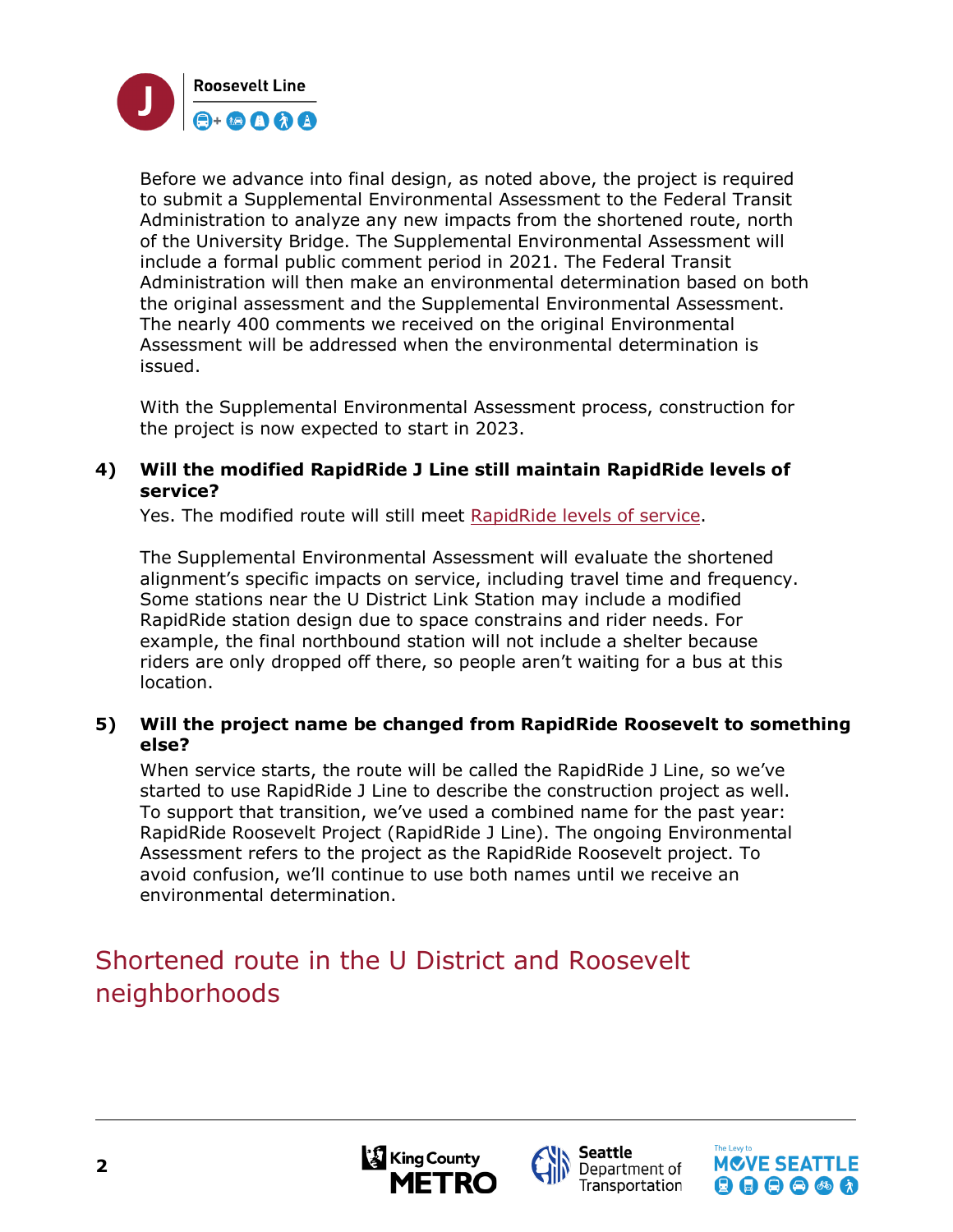

# **6) Where will the RapidRide J Line actually end, turn around, and layover?**



• The **last stop** when traveling northbound on the modified route is near the NE 43rd St and 12th Ave NE intersection, one block from the U District Link light rail station.





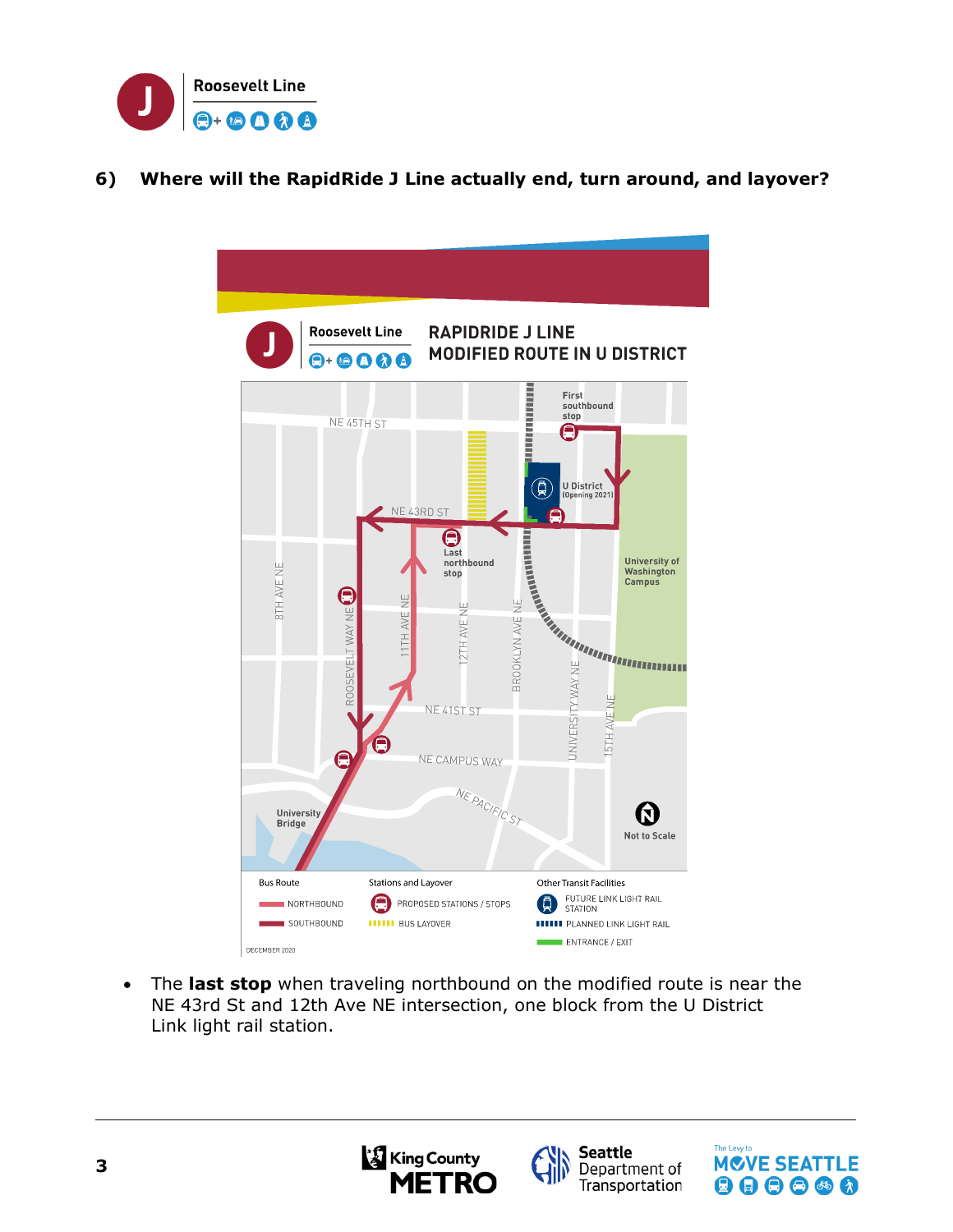

- The modified route plans to use the **layover** that will be implemented as part of the [North Link C](https://publicinput.com/B1882)onnections restructure in September 2021. The layover is on 12th Ave NE between NE 43rd St and NE 45th St.
	- o **What is a layover?** After finishing a trip, King County Metro buses often wait for a few minutes before starting their next trip. These planned layovers are important. They help buses start their next trips on time. Layovers also allow bus operators to take necessary breaks, helping them stay alert behind the wheel.
- The modified route plans to **turn around** and start its southbound service on NE 45th St after laying over on 12th Ave NE.
- **7) Does this mean RapidRide J line will never be extended to Roosevelt as originally planned?**

At this time there is no budget or plan to do so, but the option does remain open to extend this project further north in future years if additional funding becomes available. You'll still be able to take the Route 45, 67, and 73 bus between the Roosevelt and U District Link light rail stations. You can learn more about north end transit connects on King County Metro's [North Link](https://publicinput.com/B1882)  [Connections Mobility Project website.](https://publicinput.com/B1882)

#### **8) Why is the last northbound station one block away from the U District Link light rail station?**

We tried to balance getting the northbound route as close to the U District station and University of Washington campus as possible while balancing capital and operational considerations. For example, the operational improvements are expected to improve reliability and reduce the time for the bus to travel which will offset the additional time it would take to reach your final destination. With the North Link Connections restructure, several other transit routes will also connect more directly to campus, some of which will share stops with the RapidRide J Line to streamline transfers. For example, route 372, which people often use to travel through campus, will share the RapidRide J Line stops on NE 43rd St and NE 45th St. Route 49 will have a connection just south of the University Bridge and follow the 15th Ave NE/Campus Pkwy alignment without first going up to U District Link light rail station This map highlights some options; you can also learn more on King County Metro's [North Link Connections Mobility Project website.](https://publicinput.com/B1882)

For context, we considered several capital and operational tradeoffs, including:

• The NE 43rd St improvements currently under construction will provide improved connections for people walking or riding their bike to the UW campus. The U District station will also offer convenient bike storage. We also plan to expand on the upgrades currently underway around the U District station further west along NE 43<sup>rd</sup> St as part of the RapidRide J Line project, to make it easier to walk and





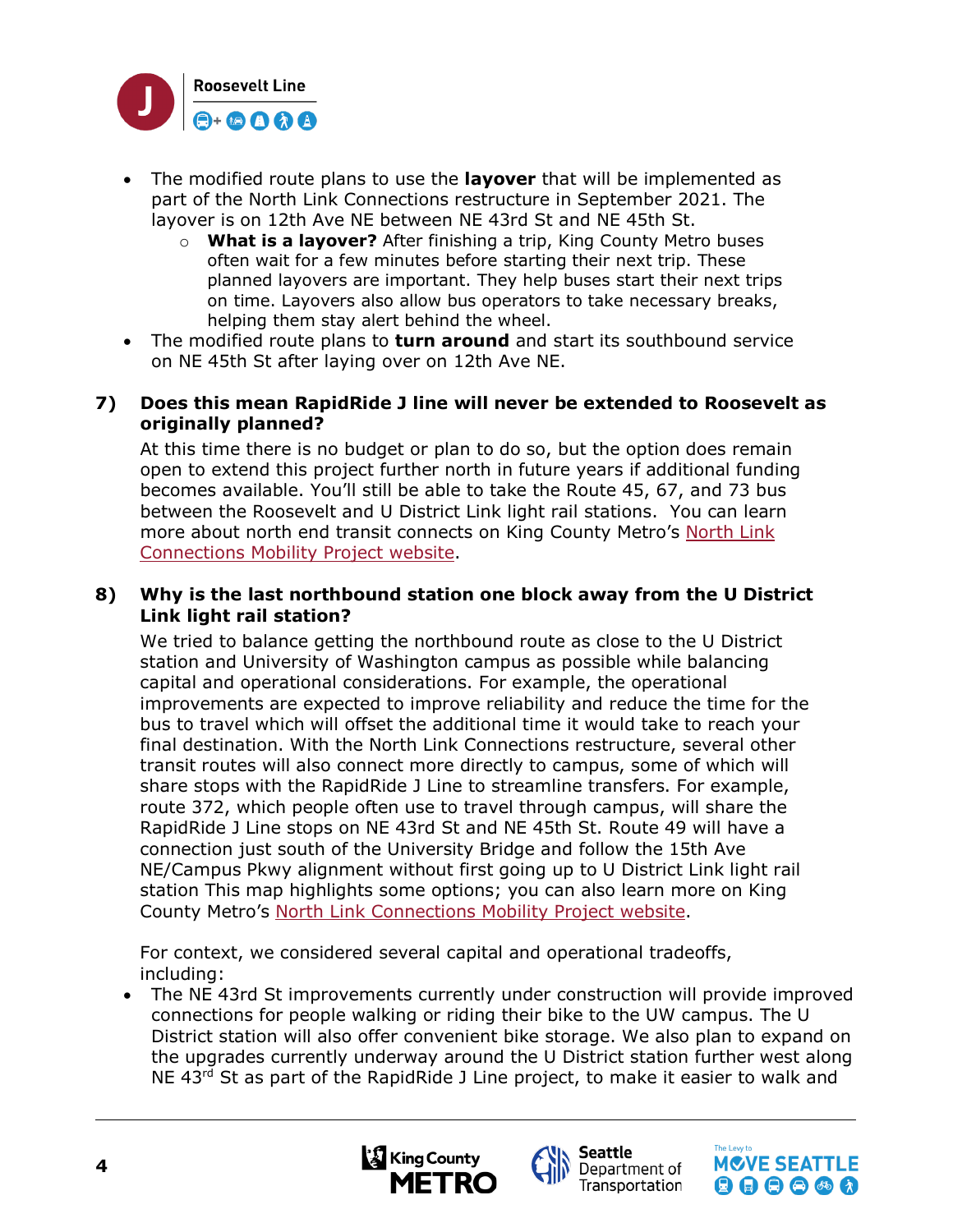

bike along NE 43rd St from the last northbound station to Link and the University of Washington campus.

- Once the U District Link light rail station opens in 2021, NE 43rd St will be westbound only at Brooklyn Ave NE, providing an improved pedestrian and bike environment with less car traffic.
- The RapidRide J Line is a trolley route that relies on overhead wires, which limits potential routing options.
- The U District Link station allows the RapidRide J Line to share a layover location on 12th Ave NE that will be implemented in 2021 as part of the North Link Connections restructure. Sharing this layover location with other routes minimizes the impact on parking, other modes of travel, and local businesses. Planned layovers where King County Metro buses wait for a few minutes before starting their next trip help buses start their next trips on time. Layovers also allow bus operators to take necessary breaks, helping them stay alert behind the wheel.
- Extending northbound service to the southbound stations planned on NE 45th St and at the U District Link light rail station would require buses to circle the Link station to access the layover location, which would add to traffic congestion, reduce the RapidRide J Line frequency because of increased operational costs, and make it significantly more challenging for the RapidRide J Line to stay on schedule.



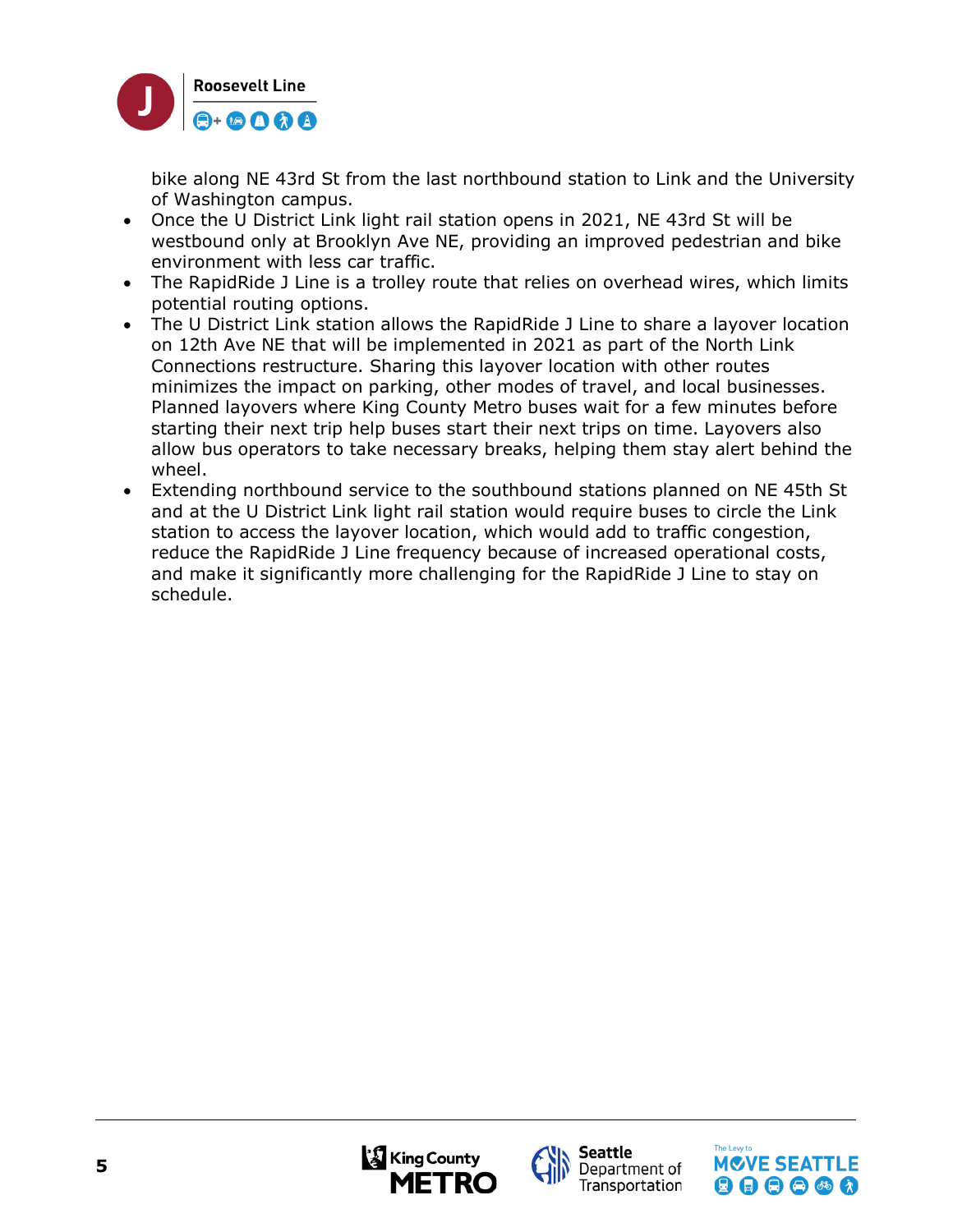

#### **9) What are my alternative transit options in Roosevelt now that the RapidRide J Line will end near the U District Link light rail station?**

There are other transit alternatives in the Roosevelt neighborhood that connect to the RapidRide J Line and the U District Link light rail station, providing options for transit riders in this area.

The originally planned RapidRide J Line route ran parallel to Link light rail between the Roosevelt and U District stations. Riders can use Link light rail to travel directly downtown or transfer to RapidRide J line at the U District station for access to Eastlake and South Lake Union.

King County Metro also plans to implement network changes through the [North Link C](https://publicinput.com/B1882)onnections restructure in September 2021 to improve local transit connections to Link light rail. The revised network offers a couple of alternatives for riders between the Roosevelt and U District Link light rail stations, including:

- **Route 45** | Provides a frequent, all-day connection between Roosevelt and U District stations via University Way NE.
- **Route 67** | Provides frequent, all-day transit options between the two stations via Roosevelt Way NE and 12th Ave NE.
- **Route 73** | Provides local service between the two stations along 15th Ave NE, Roosevelt Way NE, 12th Ave NE, and University Way NE.

Route 361 will also provide a connection between Northgate and South Lake Union during peak hours.

The RapidRide J Line will further improve transit connections to the Eastlake and South Lake Union neighborhoods with the Roosevelt neighborhood and University District.

With the North Link Connections restructure, several other transit routes will also connect more directly to campus, including 44, 48, 49, 65/67, 75, and 372.







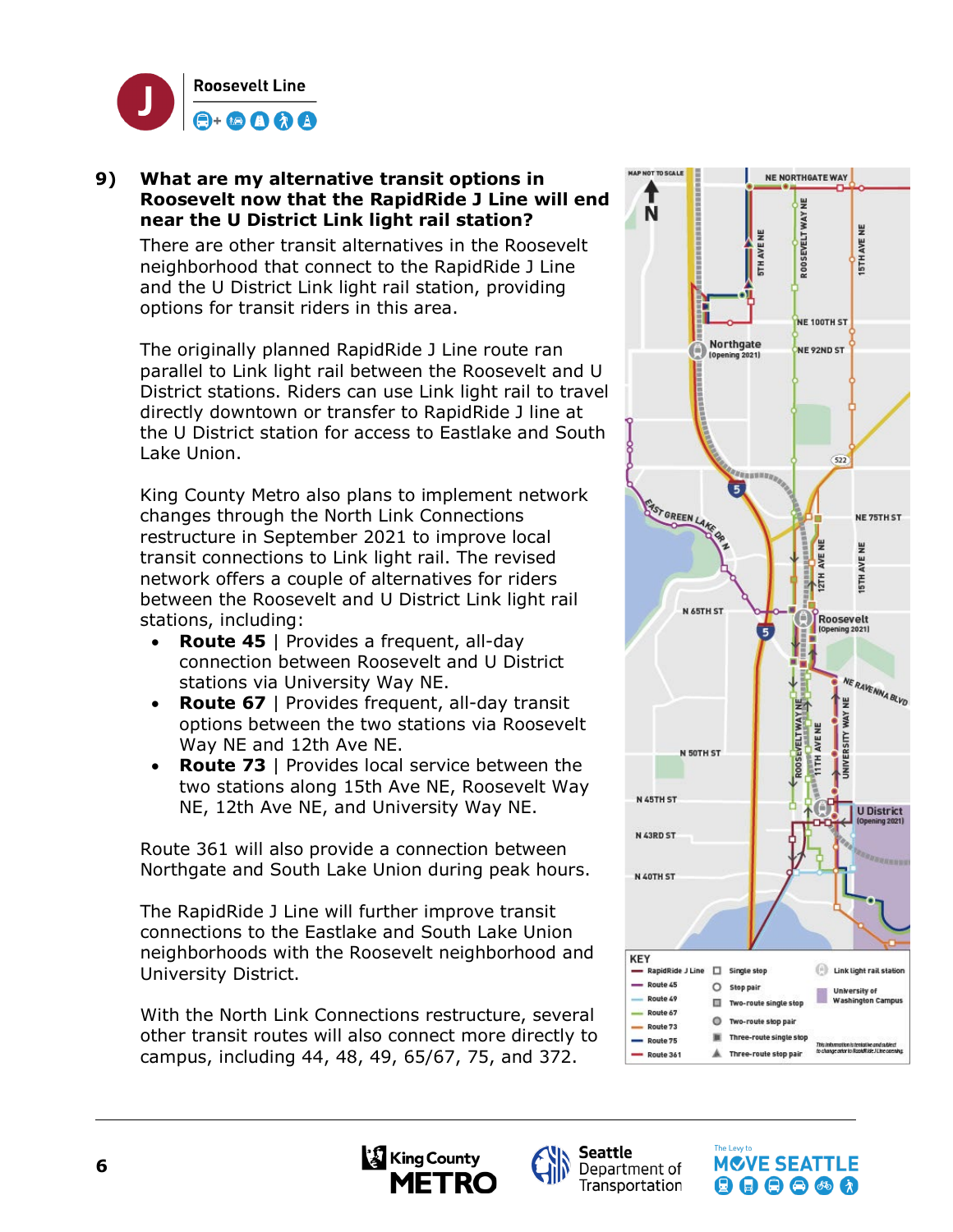

Several of these routes will share stops with the RapidRide J Line to help streamline transfers.

*\* King County Metro implements service revisions every six months to improve service. There may be minor revisions to some of these routes before the RapidRide J Line opens. As the overall transit system evolves, we'll continue to refine RapidRide J Line's connections to other routes.* 

#### **10) Why not continue to use the revised route 70?**

King County Metro plans to implement network changes through the [North](https://publicinput.com/B1882)  [Link Connections restructure](https://publicinput.com/B1882) in September 2021 when the three new Link light rail stations open in north Seattle. When RapidRide J Line service starts, it would replace the revised Route 70.

The modified RapidRide J Line deviates from the revised Route 70 to travel along Roosevelt Way NE and 11th Ave NE. We chose to keep this consistent with the original RapidRide J line because it is:

- Consistent with community expectations and input over the last several years on the RapidRide J Line as well as Seattle and King County Metro's long-term planning, including the Transit Master Plan and Metro Connects.
- Consistent with existing grant funding for the project.
- Forward compatible by keeping the option open to extend the RapidRide J Line to the Roosevelt Link light rail station in future years if additional funding resources become available.

The RapidRide J Line will also improve transit speed and reliability by avoiding some of the congestion and additional turns along NE Campus Pkwy and 15th Ave NE. With the North Link Connections restructure, several other transit routes will provide service more directly to campus, some of which will share stops with the RapidRide J Line to streamline transfers.

 King County Metro can't implement the U District portion of the RapidRide J Line route now instead of the revised Route 70 because the RapidRide J Line would require additional capital improvements, like overhead trolley wire, and the project is pending environmental approval. In the meantime, the revisions to Route 70 improve access to the U District Link light rail station by using existing infrastructure and adding a new stop on NE 43rd Street at Brooklyn Avenue NE.





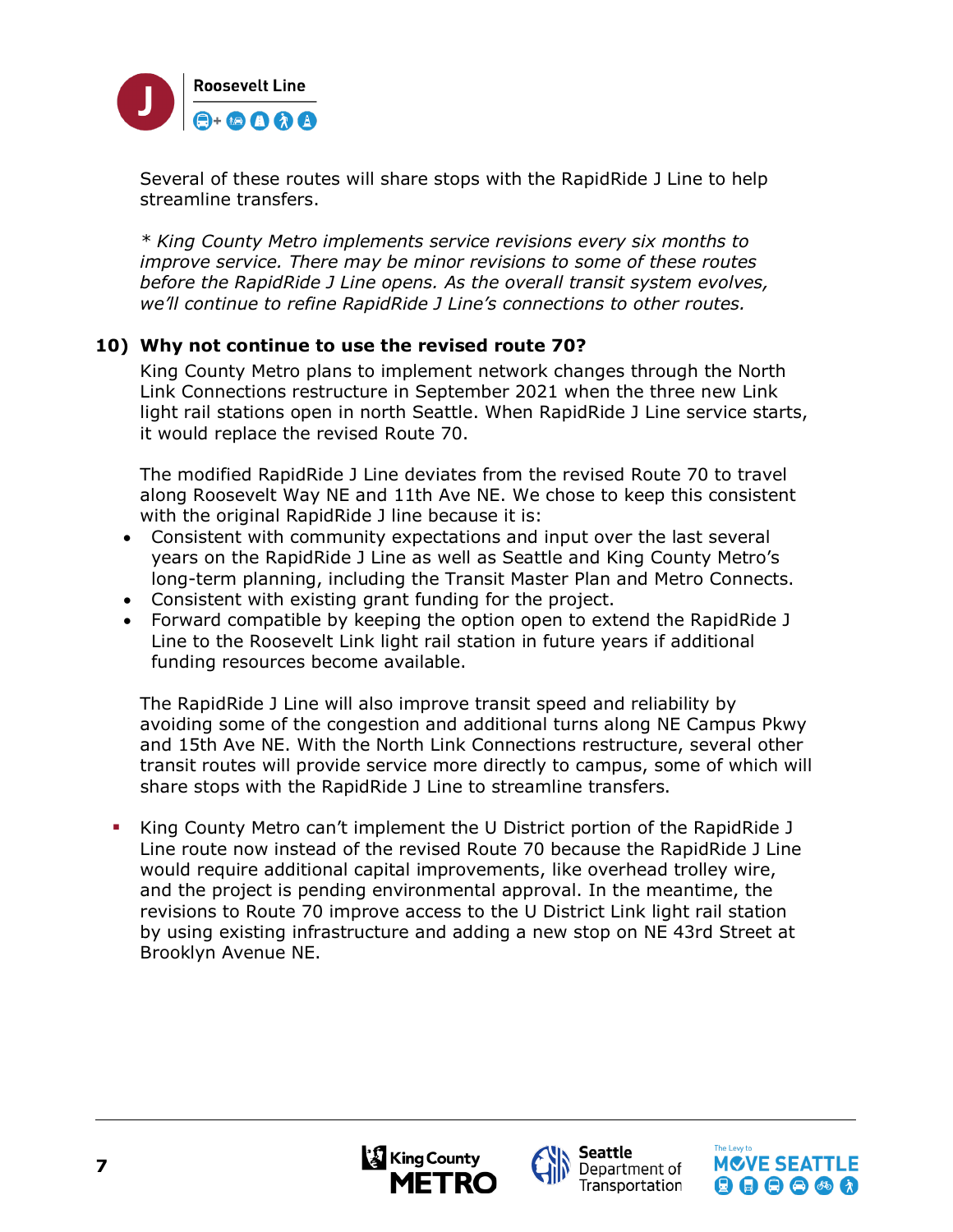

#### **Revised Route 70 in U District**  *Planned for 2021*



**RapidRide J Line Modified Route in U District** 

# **11) Will there be additional construction and upgrades on NE 43rd St for the RapidRide J Line?**

With the U District Link light rail station opening in 2021, several projects are upgrading NE 43rd St to improve connections for people walking or riding their bike to the station and University of Washington campus. In addition to repaving and upgrading sidewalks with ADA ramps, these projects are adding protected bike lanes on NE 43rd St and installing secure bike storage at the U District station. To improve traffic flow, we are also converting NE 43rd St to westbound only traffic between 15th Ave NE and Brooklyn Ave NE, with transit only between University Way NE – "The Ave" – and Brooklyn Ave NE.

# **Projects upgrading NE 43rd St include the:**

- [NE 43rd Street Improvements project](https://seattle.us15.list-manage.com/track/click?u=017c12065c8a712b3b9f4e4c7&id=3d6c80e1c2&e=a3fec5cfba)
- [12th Ave NE and NE 43rd St Paving project](https://seattle.us15.list-manage.com/track/click?u=017c12065c8a712b3b9f4e4c7&id=f6f1a90bfb&e=a3fec5cfba)
- [Sound Transit U District Link light rail station project](https://www.soundtransit.org/system-expansion/u-district-station/documents)



**Seattle** 



**8**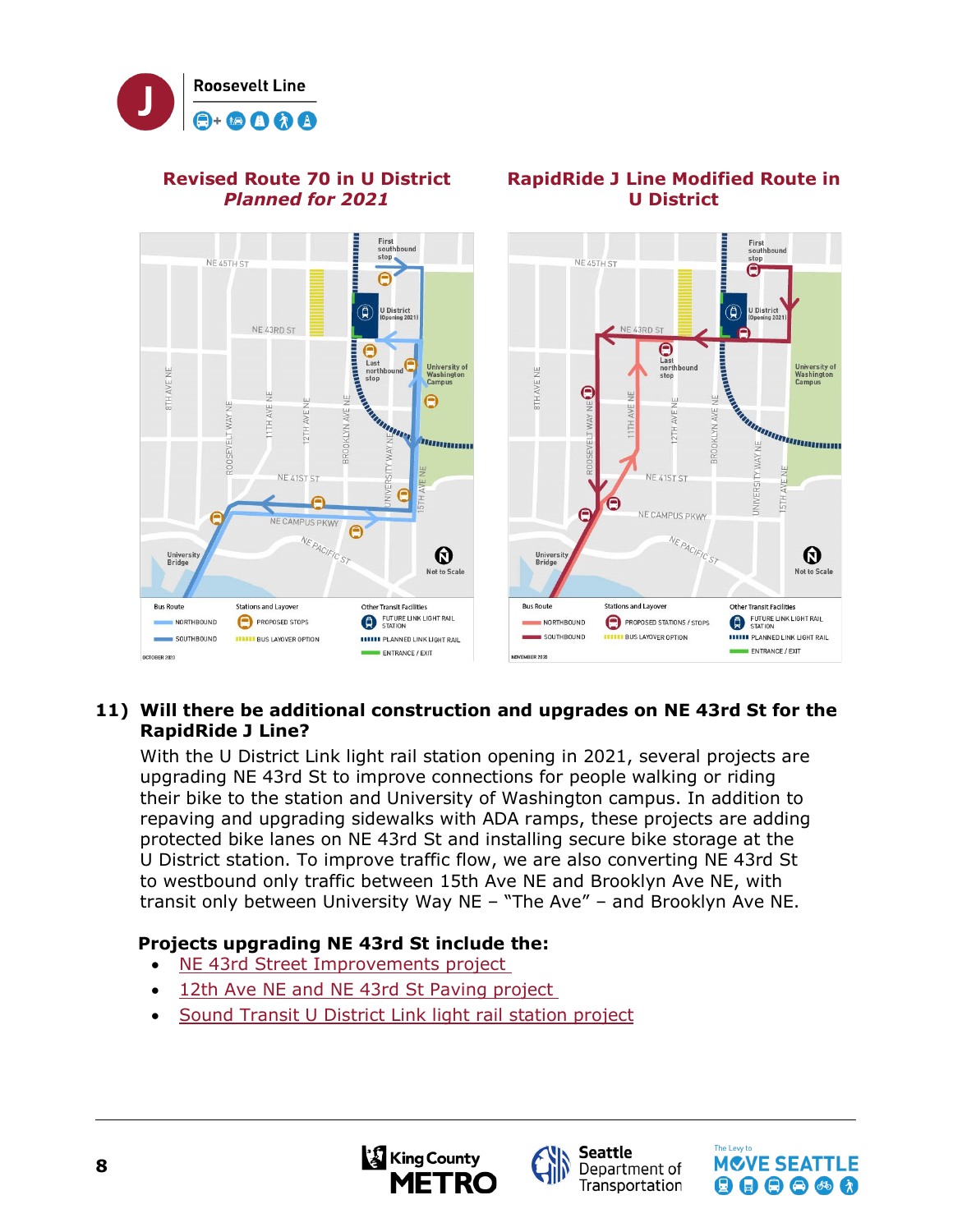

RapidRide J Line will harness and expand on existing plans to upgrade NE 43rd St between Roosevelt Way NE and 12th Ave NE, including:

- **Add new pavement** on NE 43rd St between Roosevelt Way NE and 12th Ave NE and continuing down 11th Ave NE to NE Campus Pkwy.
- **Extend the protected bike lanes** on NE 43rd St and add northbound protected bike lanes on 11th Ave NE down to the University Bridge.
- **Upgrade the intersections with ADA ramps** to improve accessibility.
- **Evaluate the sidewalk and lighting conditions** to see if upgrades are needed to improve accessibility and safety for people walking.
- **Extend the Overhead Contact System (OCS)**, the overhead trolley wire that will allow the RapidRide J Line to run on electricity.
- **Modify the existing traffic signal at 11th Ave Ne and NE 43rd St** to support the trolley wire and analyze if a dedicated phase for people biking would be beneficial.
- **Evaluate adding a traffic signal at Roosevelt Way NE and NE 43rd St.** Analyze if this will make it easier for buses to turn left onto Roosevelt Way NE as well as improve the experience for people walking and biking.

#### **12) How many buses per hour will be stopping along 43rd and at the U District Station?**

During peak hours (from  $7 - 9$  AM and  $4 - 6$  PM weekdays), RapidRide J Line will arrive every 7.5 minutes. This means up to 8-10 RapidRide J Line buses will stop along NE 43rd St at the U District Station per hour. Following the North Link Connections restructure, several bus routes will also travel along NE 43rd St.

The North Link [Connections](https://publicinput.com/B1882) restructure will improve bus connections to the three new Link light rail stations in 2021, so several other routes will also stop along NE 43rd St.

# **13) Will the RapidRide J Line impact parking in the U District?**

The Supplemental Environmental Assessment will analyze if the RapidRide J Line will have any parking impacts in the U District. This analysis will be based on existing conditions once the other projects making improvements in the area are complete and the U District Link light rail station opens in 2021.

#### **14) Will the University Bridge openings cause the RapidRide J Line to be delayed?**



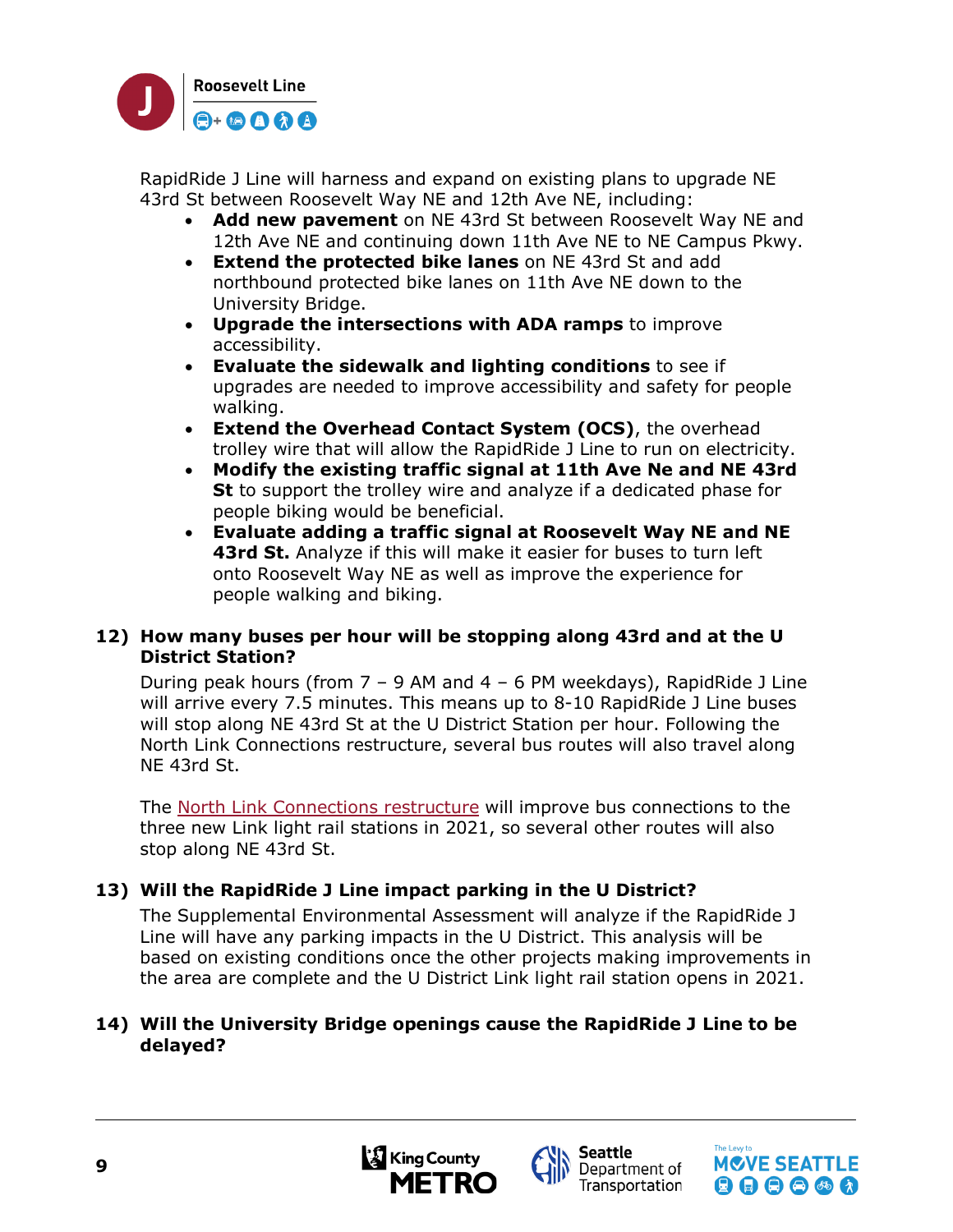

We analyzed the potential impact the University Bridge openings could have on the RapidRide J Line in the original Environmental Assessment. The University Bridge is not allowed to open during RapidRide J Line's peak hours  $(7 - 9$  AM and  $4 - 6$  PM weekdays) except for rare situations that only occur a few times a year. The bridge opening typically takes up to 4.6 minutes, which the RapidRide J Line can make up for along the rest of the route. The bus only lane planned near the University Bridge will also help minimize the impact. Overall, the bridge openings will have a minor impact on RapidRide J Line's speed and reliability.

#### **15) When revising the RapidRide J Line did you consider terminating at Husky Stadium to provide better connections to the University of Washington Medical Center?**

The original alignment to the Roosevelt Link light rail station was identified back in 2016. Shortening the RapidRide J Line to the U District Link light rail station is consistent with community input over the last several years, maintains grant funding, and keeps the option open to extend to the Roosevelt Link light rail station if additional funding becomes available in the future.

Rerouting the RapidRide J Line to Husky Stadium would have been a more significant change to the RapidRide J Line design. Link light rail and other transit routes also provide better access to Husky Stadium and the University of Washington Medical Center.

# Station/stop locations

**16) Will RapidRide J Line service come with increased fare enforcement along the route compared to the Route 70?**

The use of all door boarding on RapidRide service usually comes with fare enforcement that is different from regular bus service.

Fare enforcement is currently suspended on all Metro bus service—including RapidRide service—at least through 2020. An update on this decision is expected soon. As part of the adopted 2021-2022 King County budget, Metro is exploring the relationship between safety, fare enforcement, policing, and its impact on equity. Metro is working with King County, the King County Sheriff's Office, cities, and community stakeholders to explore ways to provide safety, security and equity to all of our passengers.





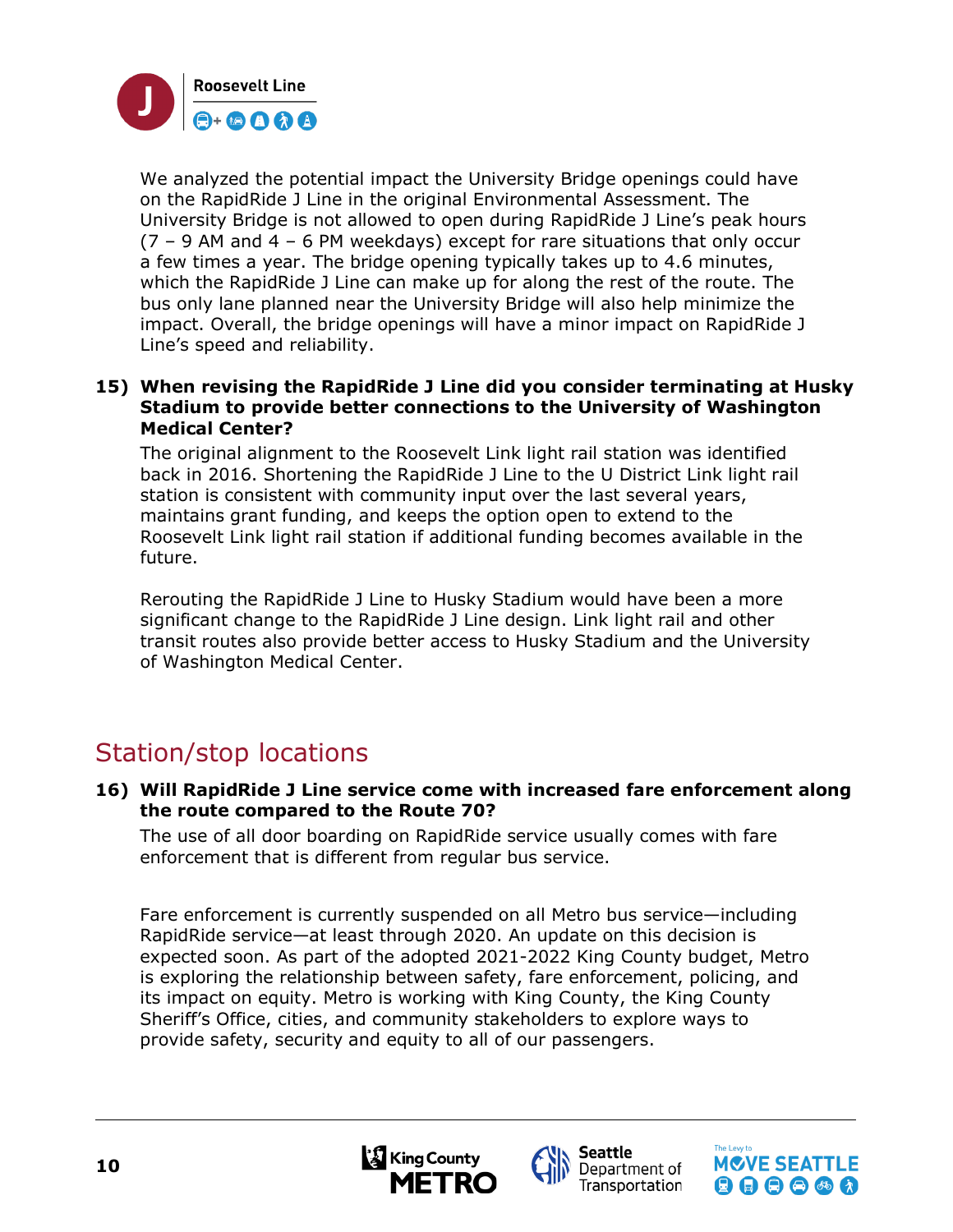

When RapidRide J Line service starts in 2026, fare enforcement will likely look much different—both as part of the move from regular service to RapidRide service, and as part of Metro's reimagining of safety across the mobility network.

# **17) Will you be updating any of the bus stops in the U District?**

Yes, we plan to install several new stations and upgrade some existing stops in the U District. We'll continue to study and refine the station designs as part of the Supplemental Environmental Assessment.

RapidRide stations have more amenities than a standard bus stop, including real-time arrival information, shelters, and all-

door boarding. We plan to install several new RapidRide stations in the U District:

- On Roosevelt Way NE near NE Campus Pkwy
- On 11th Ave NE near NE Campus Pkwy
- On Roosevelt Way NE near NE 42nd St



The last northbound stop on NE 43rd St near 12th Ave NE will likely just be a standard sign post with the route name because riders are only dropped off at this location. Since people aren't waiting for a bus, real-time arrival information and a shelter aren't necessary.

The first southbound stop on NE 45th St near University Way NE is an existing stop that currently relies on the adjacent building's overhang to shelter riders while they wait. There's limited space, so while we plan to add real-time arrival information, we likely won't be able to install all of the typical RapidRide stop amenities.

Sound Transit is currently installing the southbound stop at the U District Link light rail station, which will include some additional amenities. The revised route 70 will use this stop once the North Link Connections [restructure](https://publicinput.com/B1882) is implemented in 2021. We're coordinating with Sound Transit and may upgrade this stop further when we construct the RapidRide J line.

#### **18) Why not shift the southbound stop on NE 45th St to the west so it's closer to the U District Link light rail station?**

This is an existing stop that will be served by several routes. We'll analyze the feasibility and impact of shifting the stop to the west, closer to Brooklyn Ave NE. If it's feasible from a technical and operational standpoint, then we'd





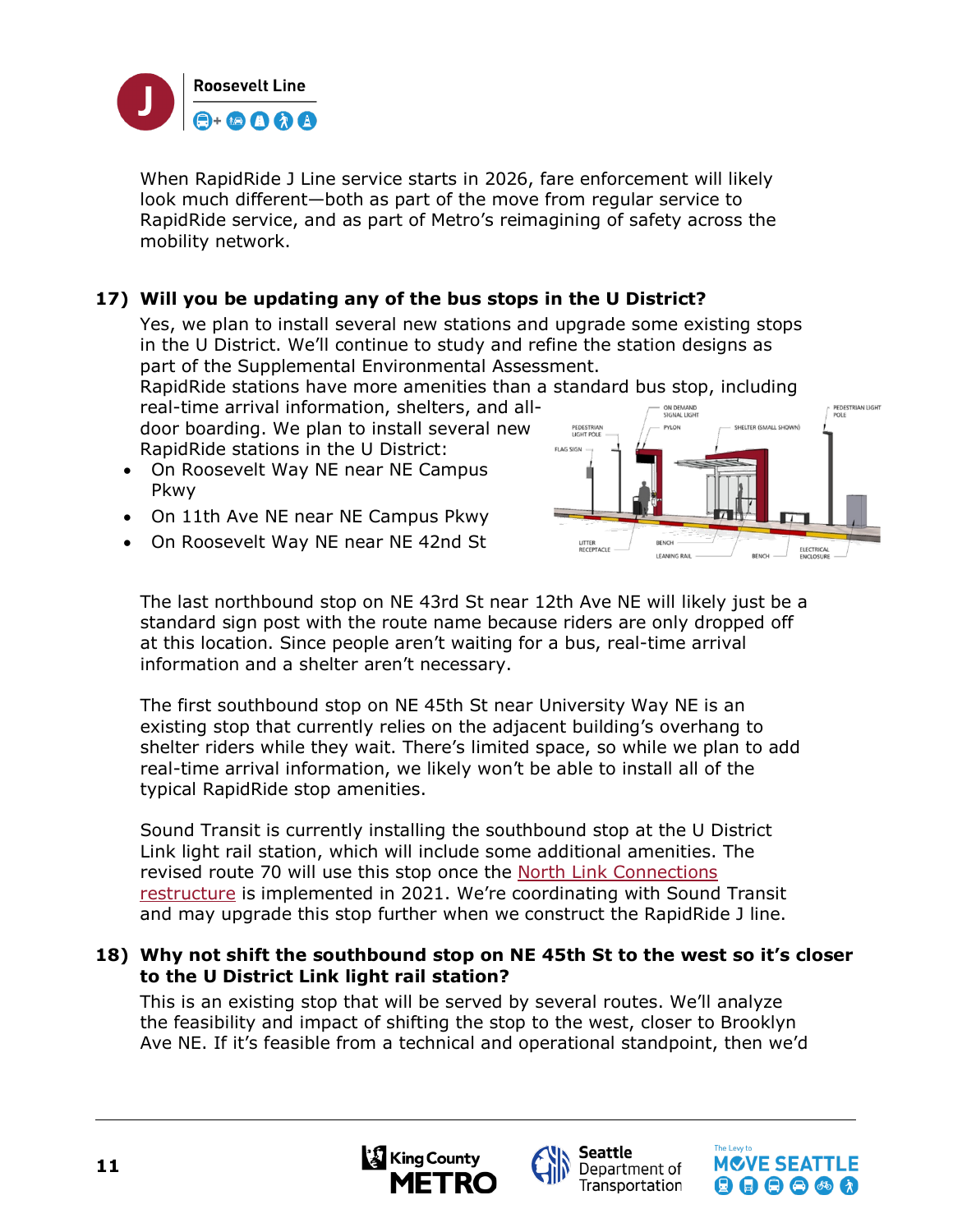

work with not only riders, but also nearby residents and the Neptune Theater to discuss potential impacts and tradeoffs given the limited space.

#### **19) Will the RapidRide J line lengthen the southbound bus island on Roosevelt Way NE at NE 42nd St?**

We're exploring whether improvements like lengthening the bus island are needed at this stop. We've started analyzing this station as part of the Supplemental Environmental Assessment but may not get to that level of detail until the final design.

#### **20) How will people walking, biking, and riding transit interact at the upgraded RapidRide stations?**

We'll refine the station plans during final design and each station may be slightly different.

Based on the current best practices, we'll likely route the protected bike lane behind the bus station to reduce conflicts between the bus and people biking. We may also raise



the protected bike lane at the station to encourage people biking to slow down. The bus shelter helps create a buffer between people biking and waiting for transit.

# Bike facilities

# **21) Will SDOT still install protected bike lanes in the U District?**

Yes, SDOT still plans to install protected bike lanes through RapidRide J Line and other projects on:

- 11th Ave NE from the University Bridge to NE 43rd St
- NE 43rd St

SDOT is still exploring several options to extend protected bike lanes on 11th Ave NE to the Roosevelt Link light rail station as originally planned.

#### **22) Will the protected bike lane on 11th Ave NE be on the left or the right side of the street?**

The protected bike lane will be on the right hand (east) side of 11th Ave NE between the University Bridge and NE 43rd St.

If another project extends the protected bike lane farther north towards the Roosevelt Link light rail station, we'd decide then whether to shift the





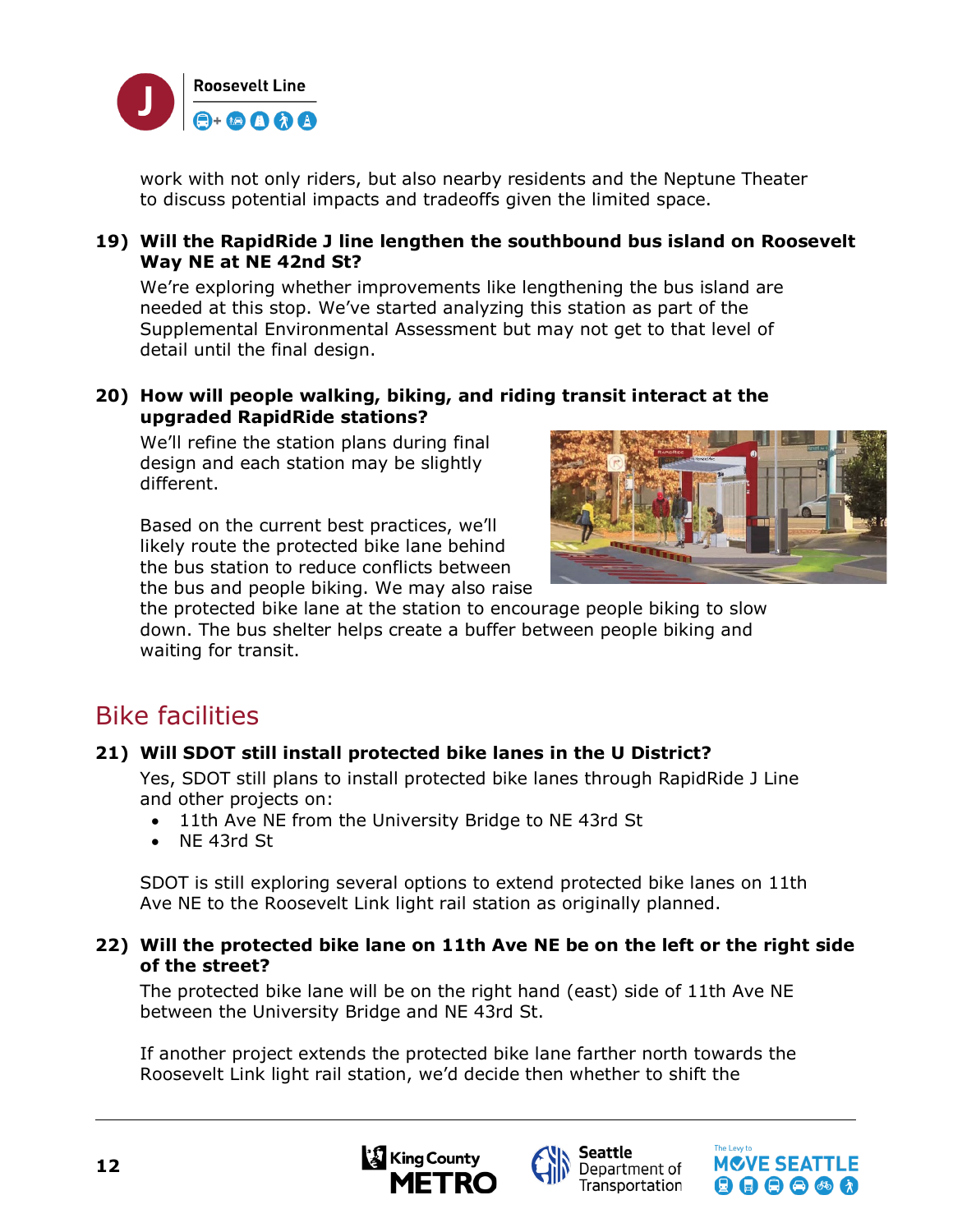

protected bike lane to the left side at NE 43rd St as shown in our preliminary plans.

Best practices for protected bike lanes are continuing to evolve locally as well as nationally. For example, we've heard some concerns about conflicts on Roosevelt Way NE between people walking and biking, particularly near bus stations. Seattle's latest [Right-of-Way Improvements Manual](https://streetsillustrated.seattle.gov/) recommends placing protected bike lanes on the left side for one-way streets with highcapacity rapid transit, such as RapidRide Roosevelt (RapidRide J Line). Locating the protected bike lane on the left:

- Improves safety for bicyclists by separating them from other modes and removing them from mixed traffic.
- Reduces the number of potential conflicts with cars at driveways and side streets compared to locating the protected bike lane on the right side.
- Maintains the greatest amount of parking on 11th and 12th Avenues NE.
- Optimizes connections to the Roosevelt Link light rail station for people biking.

When the RapidRide J Line and protected bike lane were originally going to go all the way to the Roosevelt Link light rail station, we were planning to shift the protected bike lane from the left to the right side at NE 43rd St. Since the RapidRide J Line will now end atNE 43rd St, we're still planning to install the protected bike lane on the right (i.e. east) side of 11th Ave NE between the University Bridge and NE 43rd St.

# **23) Will the project still install protected bike lanes on Eastlake Ave E?**

Yes. As part of the RapidRide J Line project, SDOT still plans to install protected bike lanes on Eastlake Ave E, north of Fairview Ave N. As originally planned, we anticipate these protected bike lanes will open when RapidRide J Line service starts.

Separately, the **[Eastlake Avenue Protected Bike Lanes Project](https://www.seattle.gov/transportation/projects-and-programs/programs/bike-program/protected-bike-lanes/eastlake-avenue-protected-bike-lanes)** plans to install protected bike lanes farther south on Eastlake Ave E between Fairview Ave N and Stewart St. You can find the latest updates on the two phases of this project on the project page. Construction for Phase 1 of this project will begin as soon as spring 2021, in alignment with King County Metro's **[Eastlake Layover Facility](https://kingcounty.gov/depts/transportation/metro/programs-projects/transit-corridors-parking-and-facilities/eastlake-layover-facility.aspx)**. Phase 2 of the project, between Roy St and Fairview Ave N, is still in the early stages of design.

# **24) Will the protected bike lanes reduce the width of the sidewalk?**

The RapidRide J Line project will typically not impact the sidewalk width. The sidewalk may be slightly narrower immediately behind some of the RapidRide J Line stations but will always be at least 3 feet wide and ADA accessible.





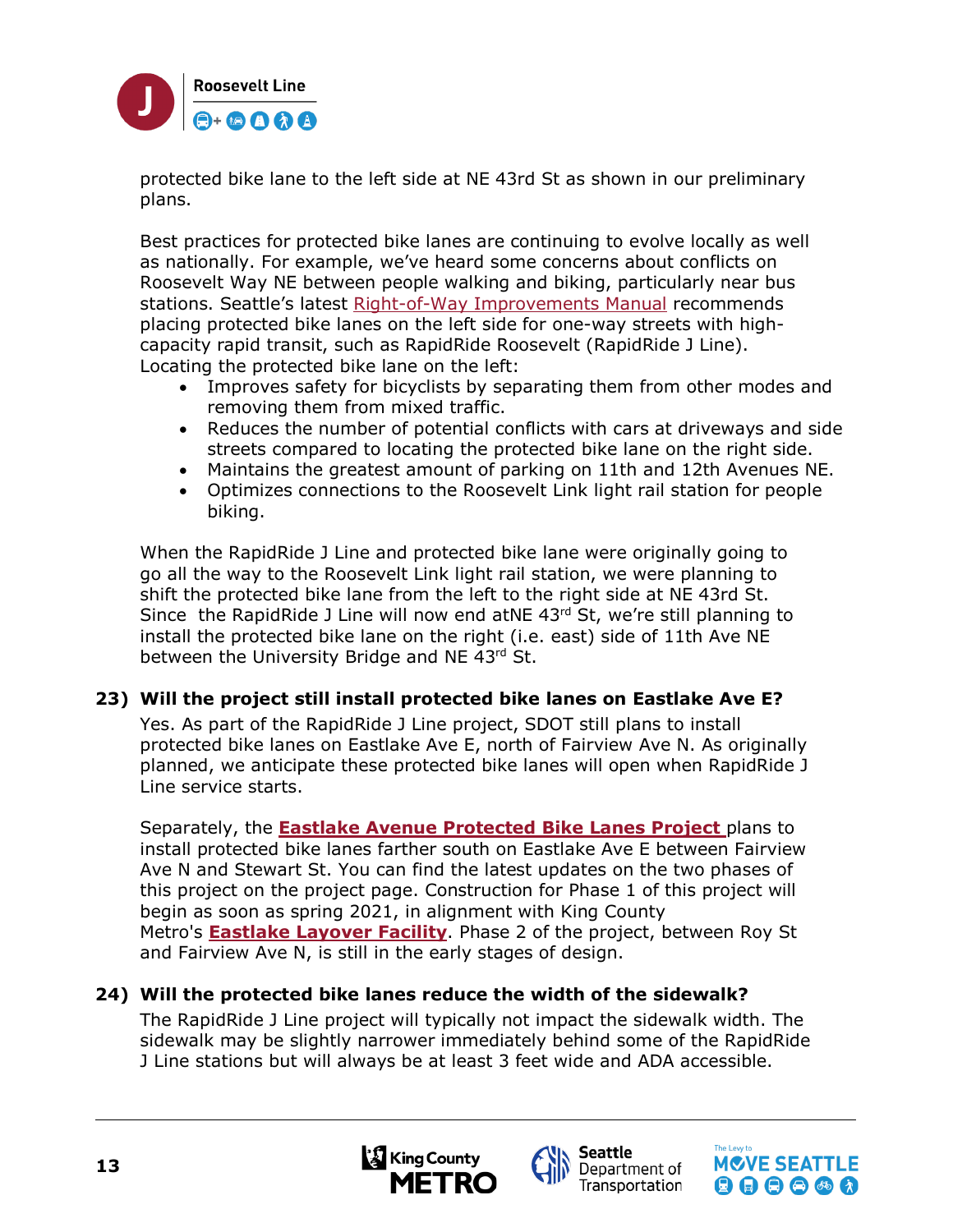

# Maintained route in Eastlake, South Lake Union, and Downtown neighborhoods

**25) Are there any updates on the parking mitigation strategies in Eastlake?** We know many community members are eager to advance the parking mitigation strategies and for responses to your comments on the original Environmental Assessment. Responses to the 400 comments we received on the original Environmental Assessment and any new comments received on the Supplemental Environmental Assessment will be responded to in the environmental determination.

To minimize potential delays, SDOT issued a Request for Qualifications (RFQ) in summer 2020 and selected a final design consultant in fall 2020. Once the environmental determination is issued, we can move more quickly to refine the project design and advance key community considerations like parking mitigation strategies including supporting shared parking, relocating load zones, and updating Restricted Parking Zone (RPZ) 8.

#### **26) Given the updated timeframe, will Eastlake Ave E be repaved in advance of the project?**

We've considered whether to repave Eastlake Ave E sooner. That would expand the overall construction timeframe and impacts on nearby businesses and residents though because there would be construction for the pavingand then additional construction for the RapidRide J Line. At this point, we're still planning to complete the paving along Eastlake Ave E during RapidRide J Line construction, which could start as soon as 2023. To avoid rework, minimize costs, and limit the impact on the community we typically try to do the deepest work first. In Eastlake, the water main upgrade are deeper than repaving.

#### **27) Has the project determined whether to shift the northbound RapidRide station planned on Eastlake Ave E between E Boston St and E Lynn St to the south, closer to the E Boston St intersection?**

We have not advanced any analysis or design for this station location beyond what was presented in the original Environmental Assessment published in January 2020. We've heard a lot of interest from the community in this station location, so look forward to analyzing it further as part of our final design. The station will be considered as we advance into final design after the Supplemental Environmental Assessment and environmental determination. Particularly given the driveways nearby, we want to be thoughtful in considering the potential impacts to general traffic, transit reliability, businesses, and access for people walking.





Department of Transportation